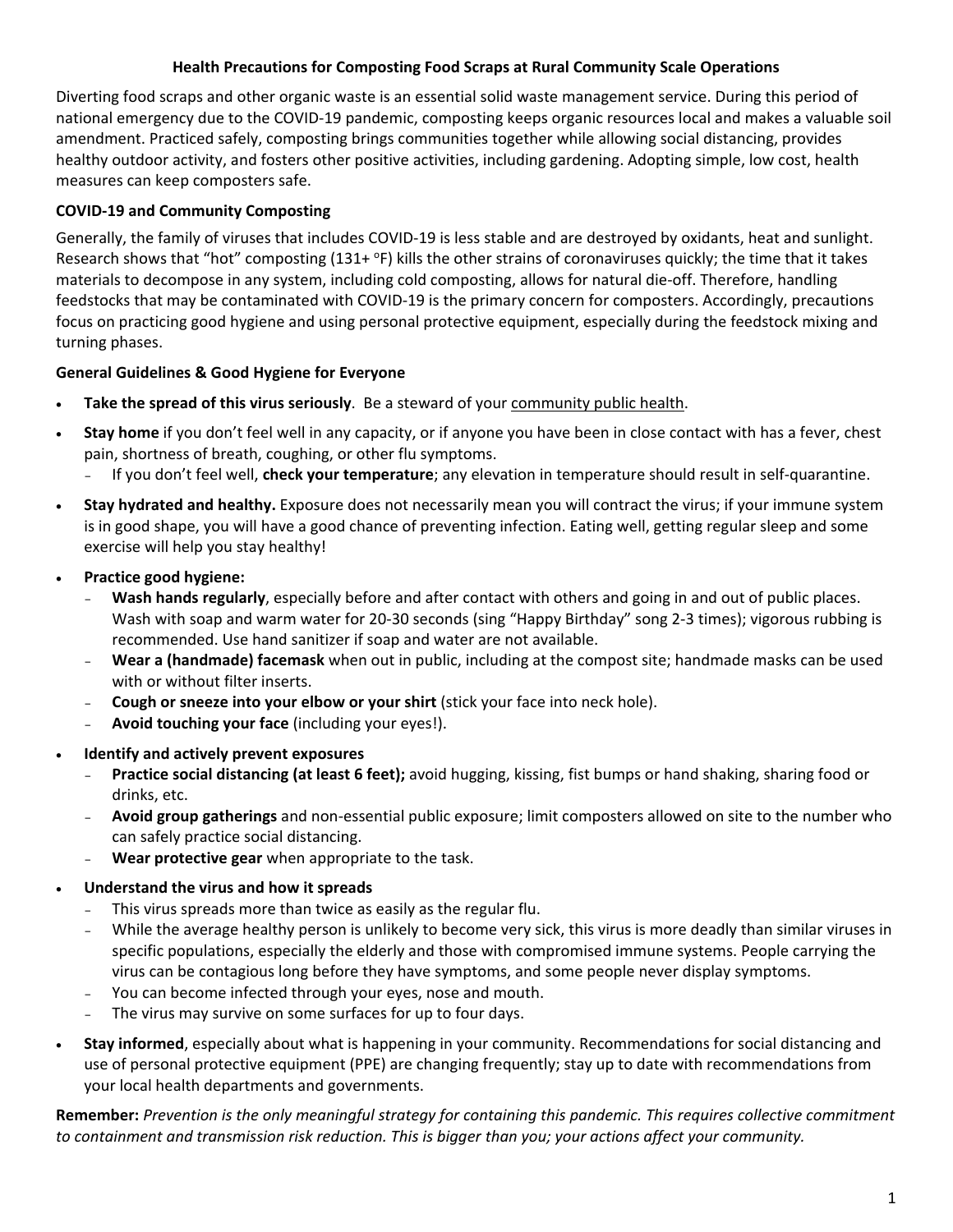#### **Considerations and precautions for rural community‐scale composting:**

*Please note that this guidance is not intended to override local, state, or national directives. If you have questions specific to your site, please contact your local solid waste management program, health department, or composting association.* 

**The following guidelines are for rural community composting sites where people drop off food scraps and other organics, regardless of the drop‐off system.** There are different considerations for sites that collect organic materials to bring to a community compost site (hauling).

#### **1. Should you continue to operate your site during the Stay Home‐Stay Safe/Shelter in place directives?**



Consider the answers to these questions when making decisions about managing your site.



**Let your members know!** Whether you decide to continue to operate or to temporarily close, communicate with everyone involved at the site. Also be sure to let neighbors know—remind them that diverting food scraps and other organic waste is an essential solid waste management service, even in the time of COVID‐19, and share your safety protocols with them. Additionally, post signs at the site indicating new protocols or temporary closure.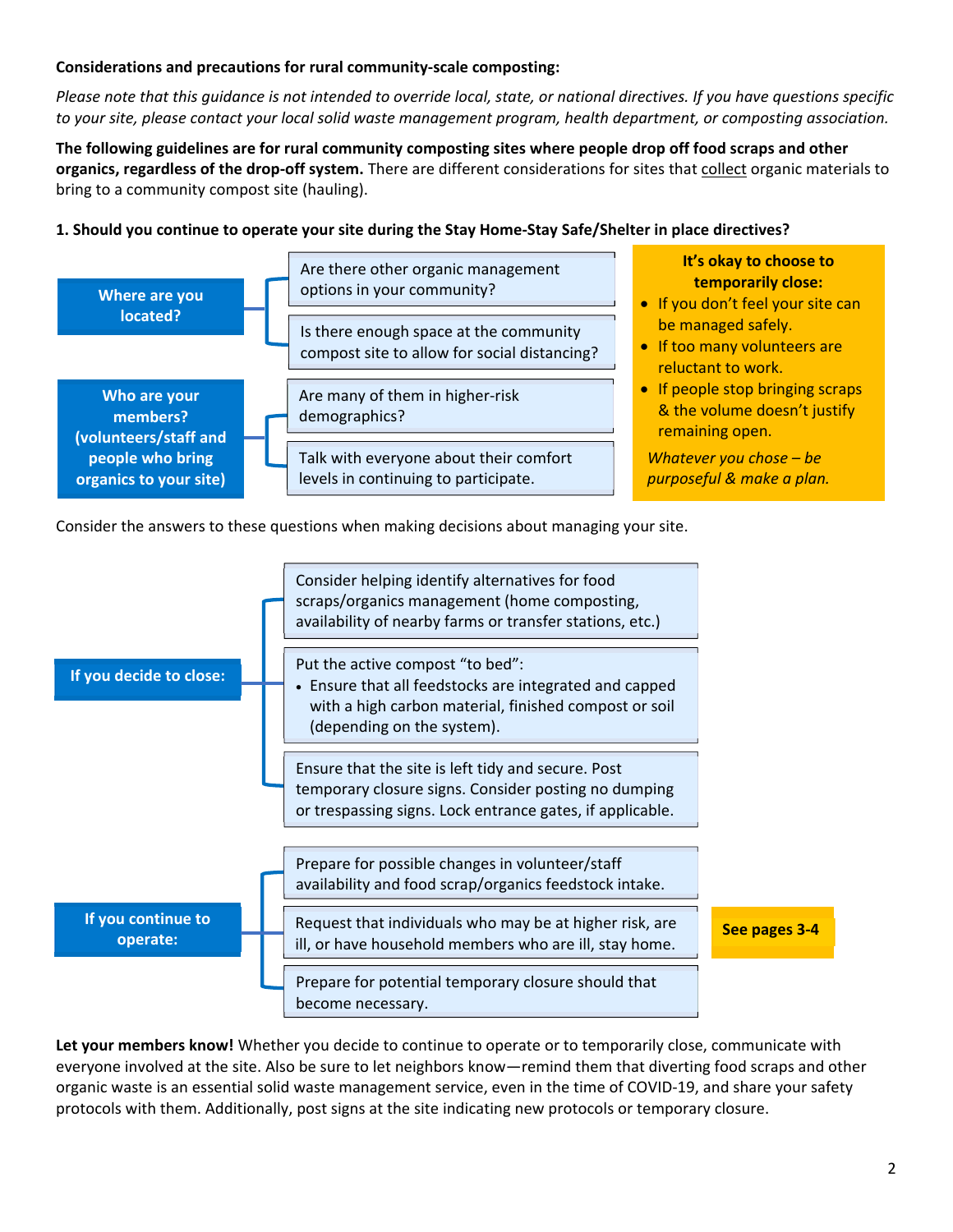# **2. If you decide to continue to operate:**

|                                                             | Stagger material drop-off times to limit the number of people at<br>the site at any given time.                                                                                                                                                                                                                                                                                                                                                                                                                |                                                                                                                                                                                                                                                                                                  |  |
|-------------------------------------------------------------|----------------------------------------------------------------------------------------------------------------------------------------------------------------------------------------------------------------------------------------------------------------------------------------------------------------------------------------------------------------------------------------------------------------------------------------------------------------------------------------------------------------|--------------------------------------------------------------------------------------------------------------------------------------------------------------------------------------------------------------------------------------------------------------------------------------------------|--|
|                                                             | Mark 6-foot distances around drop-off or other compost system<br>areas as a reminder for social distancing; if needed, stagger<br>available parking spaces so that the recommended social distancing<br>is maintained.                                                                                                                                                                                                                                                                                         |                                                                                                                                                                                                                                                                                                  |  |
| <b>A. Consider</b><br>changes to drop<br>off procedures     | Ensure that all participants are using disposable or washable gloves<br>and wipe down all points of multiple contact (bin handles, carbon<br>scoops, etc.) after mixing materials into the system.                                                                                                                                                                                                                                                                                                             |                                                                                                                                                                                                                                                                                                  |  |
|                                                             | Ask participants to place food scraps directly in the Active<br>Composting part of the system.                                                                                                                                                                                                                                                                                                                                                                                                                 | <b>More</b><br>training may<br>be needed!                                                                                                                                                                                                                                                        |  |
|                                                             | Consider use of certified compostable bags (ideally brands certified<br>for home composting, that break down in cold composting), to<br>limit direct exposure to food scraps.                                                                                                                                                                                                                                                                                                                                  |                                                                                                                                                                                                                                                                                                  |  |
|                                                             | This includes disposable or washable gloves and face masks, or face<br>shields (homemade masks are preferable to no masks).                                                                                                                                                                                                                                                                                                                                                                                    | <b>Guidance on</b><br><b>PPE may</b><br>$change - stay$                                                                                                                                                                                                                                          |  |
| <b>B. Personal</b><br><b>Protective</b><br><b>Equipment</b> | All participants should wear PPE when handling and mixing raw<br>feedstocks.                                                                                                                                                                                                                                                                                                                                                                                                                                   | informed &<br>up to date!                                                                                                                                                                                                                                                                        |  |
|                                                             | If providing disposable or washable gloves or face masks, establish<br>a protocol for collection and laundering:<br>· Gloves should be removed inside out.<br>• Place disposable gloves and face masks directly in trash.<br>• Place washable gloves and face masks in a bag or bin that can be<br>transferred into a washing machine without further handling. If<br>further handling cannot be avoided, hands should be washed<br>with soap and warm water for 20-30 seconds immediately after<br>handling). |                                                                                                                                                                                                                                                                                                  |  |
| C. Tools &<br><b>Equipment</b><br><b>Considerations</b>     | Ideally, tools and equipment used for feedstock<br>material handling and mixing should not be used for<br>curing, screening, moving, or loading of finished<br>compost products.<br>$\bullet$                                                                                                                                                                                                                                                                                                                  | How to clean & sanitize?<br>Soap & warm water<br>are best!<br><b>Household cleaners</b><br>Bleach solutions $(^1/3)$<br>$\bullet$<br>cup per 1-gallon<br>water)<br><b>Alcohol solutions of at</b><br>$\bullet$<br>least 70% alcohol<br>Or other EPA<br>$\bullet$<br>approved sanitizing<br>agent |  |
|                                                             | If necessary, due to a limited number of tools, sanitize<br>tools. Dry tools in the sun if possible; this helps to<br>sanitize, but is not adequate on its own.                                                                                                                                                                                                                                                                                                                                                |                                                                                                                                                                                                                                                                                                  |  |
|                                                             | Also sanitize all plastic, metal, & other often-touched<br>parts of compost bins, storage bins, tools, and other<br>surfaces which come in contact with food scraps and<br>other feedstocks.                                                                                                                                                                                                                                                                                                                   |                                                                                                                                                                                                                                                                                                  |  |